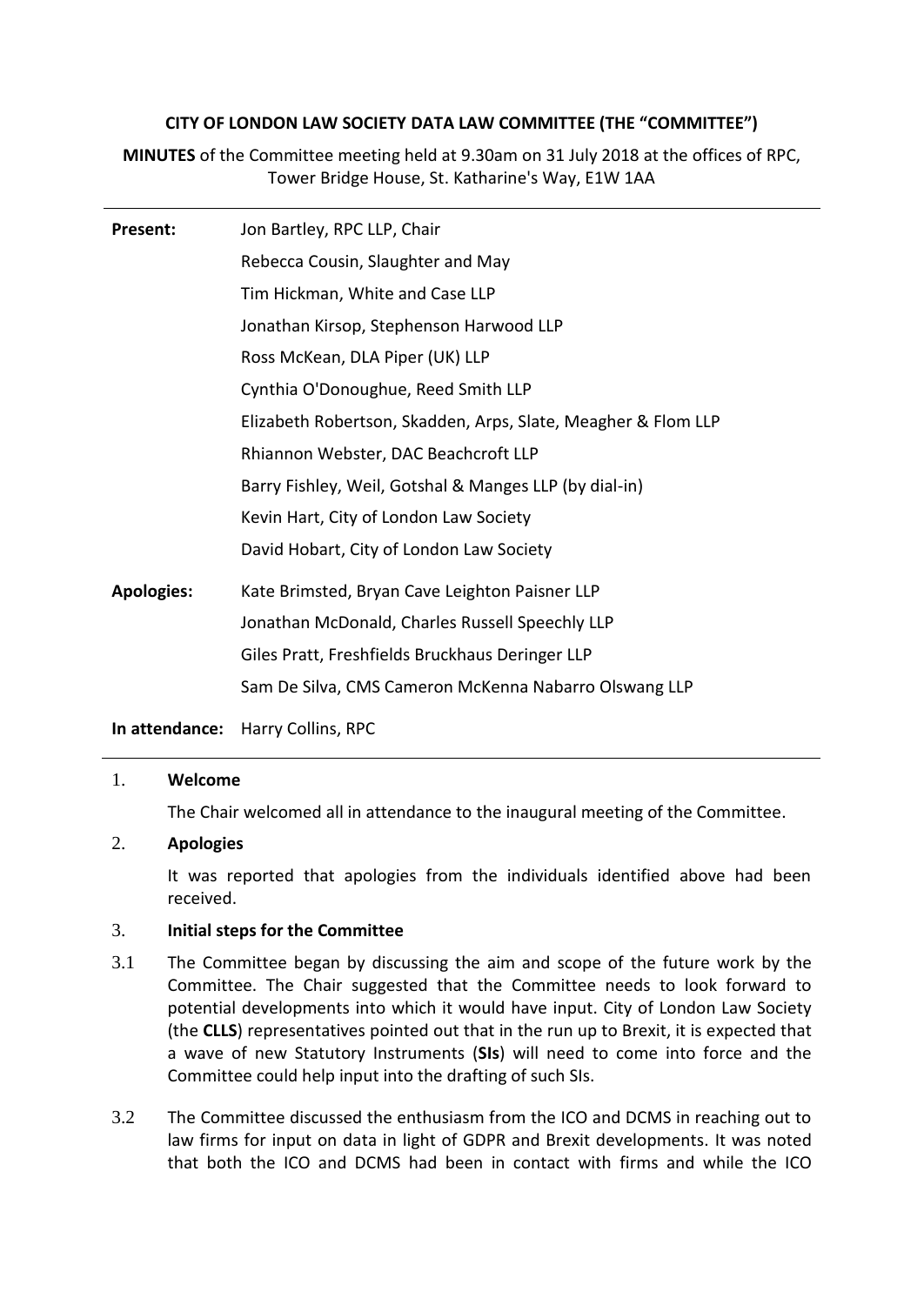seemed more enthusiastic, both organisations had been reaching out to firms to some extent. The Chair noted that it would be worth the members of the Committee reaching out to contacts within the ICO and DCMS to communicate the availability of the Committee as a resource on such issues and to see if we could get stakeholders to attend a Committee meeting or otherwise engage with us. The Chair also noted that he had emailed a contact at the MoJ who was working on Brexit issues and asked to be put in touch with a counterpart at DCMS.

- 3.3 The Committee then discussed reaching out to contacts on a wider scale and pooling contacts to best utilise the resources of the Committee. It was noted that members of the Committee know Emma Bate, General Legal Counsel at the ICO (former partner at DAC Beachcroft) and could flag the resources of the Committee with Emma. The Chair suggested that the Committee could engage with organisations outside purely legal institutions e.g. Tech UK, the Centre for Data Ethics and Innovation. It was also suggested that the Committee could look to work with trade associations to raise its profile e.g. AMFE, UK Finance.
- 3.4 CLLS representatives noted that other CLLS committees have previously inputted into UK government and EU consultations, plus have run training programmes for junior lawyers moving into their specialist areas. The Committee discussed in depth a potential gap in training relating to data law (they're often not pitched at the right level), and whether the Committee could provide a programme of training, particularly considering the members' practical experience of advising on GDPR. The Committee agreed that, in the light of other upcoming developments, and its limited resources, the Committee should not prioritise this, and it would revisit the possibility of a training programme at a later date.
- 3.5 It was suggested that in the light of Brexit and the need for an adequacy decision, the ICO seems to have taken a conservative approach in some areas (such as the legitimate interest guidance for direct marketing), and that the Committee could provide some balance to the discussion and suggest positions, particularly where guidance is not forthcoming.
- 3.6 The Committee then discussed the possibility of liaising with other similar committees or bodies in other Member States, and noted that several members had colleagues in European jurisdictions who could be contacted to enquire into the existence of such committees. Where possible, it would make sense to work with groups of data protection lawyers in other Member States, particularly if lobbying the EDPB.

## 4. **The Committee's role within the CLLS**

4.1 CLLS representatives informed the Committee about the other committees within the CLLS, the expected number of meetings of the Committee each year, the rules of attendance, and the role of the secretary. It was also noted that some Committees have one meeting a year where a guest speaker is organised, and that meeting is typically opened up to people outside the members to attend, for example to the lawyers in each of the Committee members' teams.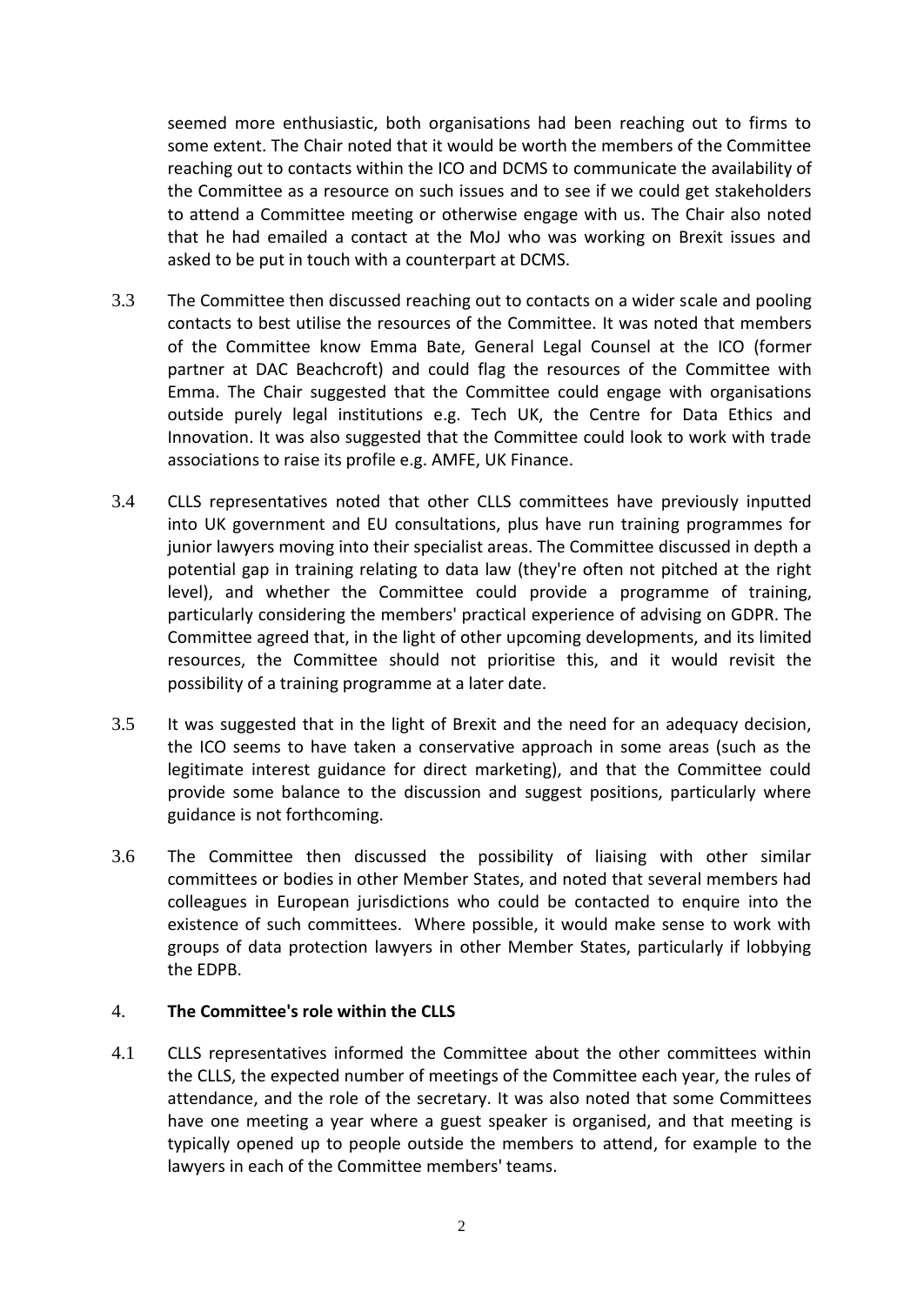- 4.2 CLLS representatives noted that the last new committee set up by the CLLS was for white collar crime, and has had some good success as a repository of advice, experience and insights for practitioners in that area. Members of the Committee agreed that that committee had indeed been a successful resource for practitioners, and hoped the Committee would provide a similar level of assistance to lawyers working within the data law field.
- 4.3 CLLS representatives then talked the Committee through the roles of the vice-chair and secretary for the Committee. Volunteers for the vice-chair position were requested and it was suggested that both positions would be voted on at the next meeting of the Committee in September. CLLS representatives also informed the Committee about the Society's annual events and the opportunities to be involved with other committees.

### 5. **AOB**

- 5.1 An agreed set of next steps and action points for the Committee members would be circulated after the meeting.
- 5.2 The Committee discussed a standalone question regarding the members' firms' approach to the Data Protection Officer requirement. The members confirmed that they had taken various approaches depending on the size of their firms and the nature of their practices, but all agreed that each firm needed to elect someone to have accountability for data protection, even if that was not to be a formal Data Protection Officer. The Committee then discussed lawyers being asked by clients to act as Data Protection Officers and the related risks and considerations, plus the difficulty in identifying individuals or organisations to recommend to clients. The Committee noted that the availability and quality of Data Protection Officers is an area it could look into.
- 5.3 The Committee then considered a further question regarding the ePrivacy Regulation and prior consent for business-to-business marketing. It was noted that the draft Regulation appears to have extended the need for consent to all direct marketing, and it is not clear if anyone is lobbying in relation to the issue. It was confirmed that the Direct Marketing Association are lobbying on the issue. The Committee also noted that an extension to B2B marketing, combined with the soft opt-in, could favour incumbents over new market entrants, and potentially lead to a competition law issue.
- 5.4 The Committee discussed a final question regarding the Committee's scope to consider cyber issues e.g. developments relating to the NIS Directive. The Committee agreed that cyber developments were intrinsically linked to data and any relevant developments should be considered by the Committee.

#### **Next meeting**